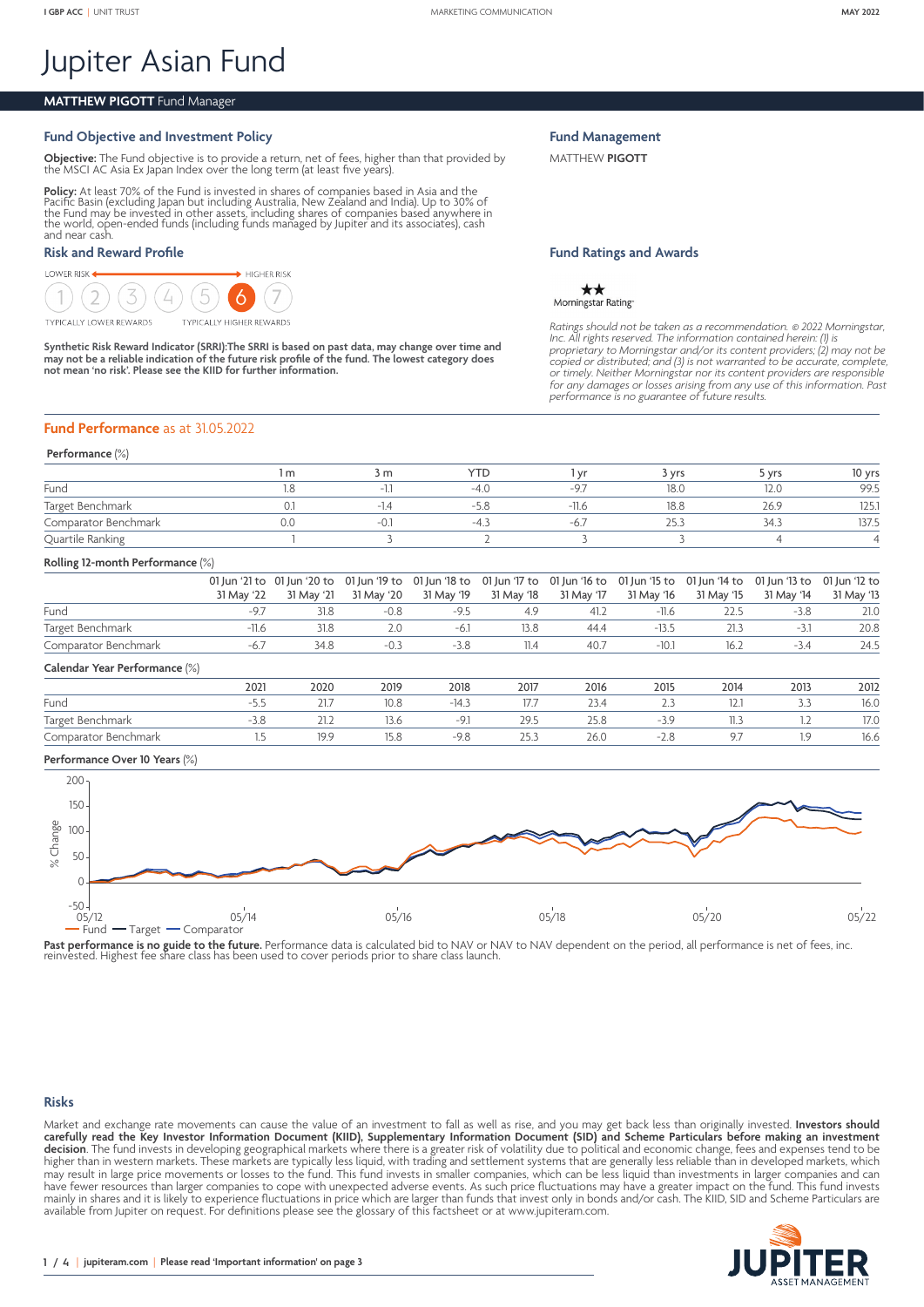#### **Fund Holdings** as at 31.05.2022

| <b>Top Ten Holdings</b> (% of net assets) |      |
|-------------------------------------------|------|
| Samsung Electronics Non Voting Pre        | 5.4  |
| Taiwan Semiconductor                      | 4.9  |
| JD.com                                    | 4.4  |
| Lg Chem Preferred Stock Ltd               | 4.3  |
| Hon Hai Precision                         | 4.2  |
| <b>GT</b> Capital                         | 4.2  |
| Prosus                                    | 4.1  |
| SK Hynix                                  | 4.1  |
| Baidu                                     | 4.1  |
| <b>NWS</b>                                | 3.8  |
| Total                                     | 43.5 |
|                                           |      |

| Market Cap (%)        |      |  |
|-----------------------|------|--|
| Large $($ >\$10 $bn)$ | 60 2 |  |
| Mid (\$2bn-\$10bn)    | 737  |  |
| Small (<\$2bn)        | 135  |  |
| Total                 | 96.9 |  |

**Industry Allocation** (%)

| Total <sup>1</sup>            | 100.0       |
|-------------------------------|-------------|
| Cash                          | 96.9<br>3.1 |
| Utilities                     | 2.0         |
| <b>Health Care</b>            | 2.3         |
| Energy                        | 2.6         |
| <b>Basic Materials</b>        | 4.3         |
| Consumer Staples              | 7.3         |
| Industrials                   | 7.5         |
| Real Estate                   | 8.7         |
| Financials                    | 9.6         |
| <b>Consumer Discretionary</b> | 17.8        |
| Technology                    | 34.7        |

*1 The figures may not equal 100% due to rounding.*

#### **Country Allocation** (%)

| China                      | 26.9  |
|----------------------------|-------|
| Taiwan                     | 16.8  |
| India                      | 13.9  |
| Korea (South), Republic of | 13.8  |
| Hong Kong                  | 9.3   |
| Philippines                | 5.7   |
| Netherlands                | 4.1   |
| Indonesia                  | 3.3   |
| Turkey                     | 2.6   |
| Pakistan                   | 0.5   |
|                            | 96.9  |
| Cash                       | 3.1   |
| Total <sup>1</sup>         | 100.0 |

*1 The figures may not equal 100% due to rounding. 2 Other includes other countries.*

## **Charges and Codes**

| <b>Share Class</b> | <b>Income Distribution</b><br>Policy | <b>ISIN</b>  | Bloomberg         | <b>Initial Charge</b><br>(max.) | Ongoing<br><b>Charges Figure</b> | Annual<br>Management<br>Charge (max.) | Minimum Initial<br>Investment | Minimum Top<br>Up Investment |
|--------------------|--------------------------------------|--------------|-------------------|---------------------------------|----------------------------------|---------------------------------------|-------------------------------|------------------------------|
| <b>GBP ACC</b>     | Accumulation                         | GB00B54HB974 | <b>JUPASIA LN</b> | 0.00%                           | 0.99%                            | 0.75%                                 | GBP 1,000,000                 | GBP 50,000                   |
| L GBP INC          | Annual paid out                      | GB0006662208 | <b>JUPFARI LN</b> | $0.00\%$                        | .74%                             | 1.50%                                 | <b>GBP 500</b>                | GBP 250                      |
| <b>GBP INC</b>     | Annual paid out                      | GB00B8JWRF62 | <b>JUPASII LN</b> | 0.00%                           | 0.99%                            | 0.75%                                 | GBP 1,000,000                 | GBP 50,000                   |
| L GBP ACC          | Accumulation                         | GB00BF154K65 | <b>JUPASAC LN</b> | $0.00\%$                        | 1.74%                            | 1.50%                                 | <b>GBP 500</b>                | GBP 250                      |
| <b>GBP ACC</b>     | Accumulation                         | GB00BJJQ4212 | <b>JUPASJA</b>    | $0.00\%$                        | 1.44%                            | 1.10%                                 | <b>GBP 500</b>                | GBP 250                      |
| <b>GBP INC</b>     | Annual paid out                      | GB00BJJQ4543 | <b>JUPASJI</b>    | $0.00\%$                        | l.44%                            | 1.10%                                 | <b>GBP 500</b>                | GBP 250                      |
|                    |                                      |              |                   |                                 |                                  |                                       |                               |                              |

*The Ongoing Charges Figure includes the Annual Management Charge and aggregate operating expenses chargeable to the fund. Where the fund invests in other funds, it includes the impact of the charges made in those other funds. Jupiter does not engage in stock lending. For details of all units and fees and charges, please refer to the Scheme Particulars and Annual Report for each financial year.*

#### **Fund Information** as at 31.05.2022

## **Product Information**

| Launch Date Fund:        | 01.07.1988                      |
|--------------------------|---------------------------------|
| Launch Date Share Class: | 23.10.2006                      |
| Morningstar Category:    | Asia ex-Japan Equity            |
| Target Benchmark:        | MSCI AC Asia ex Japan           |
| Comparator Benchmark:    | IA Asia Pacific Excluding Japan |

| <b>Price Information</b> |  |
|--------------------------|--|
|                          |  |

| Valuation Day:        | Every Business Day in the United<br>Kingdom |  |  |  |  |
|-----------------------|---------------------------------------------|--|--|--|--|
| Base Currency Fund:   | GBP                                         |  |  |  |  |
| Currency Share Class: | GBP                                         |  |  |  |  |
| Available on:         | www.jupiteram.com                           |  |  |  |  |
| <b>Fund Size</b>      |                                             |  |  |  |  |
| Fund Value:           | GBP 45m                                     |  |  |  |  |
| Holdings:             | 36                                          |  |  |  |  |

**Benchmark Information:** Target benchmark - MSCI AC Asia ex-Japan Index. The MSCI AC Asia ex-Japan Index is an industry standard index and is one of the leading<br>representations of the Asia ex-Japan region stock markets. It

The Fund is actively managed. This means the fund manager is taking investment decisions with the intention of achieving the Fund's investment objective; this may include<br>decisions regarding asset selection, regional alloc

**Index and Sector Disclaimer:** This document contains information based on the MSCI AC Asia ex Japan. Neither MSCI nor any other party involved in or related to<br>compiling, computing or creating the MSCI data makes any expr for any loss or damage arising out of any error or omission in ICB.

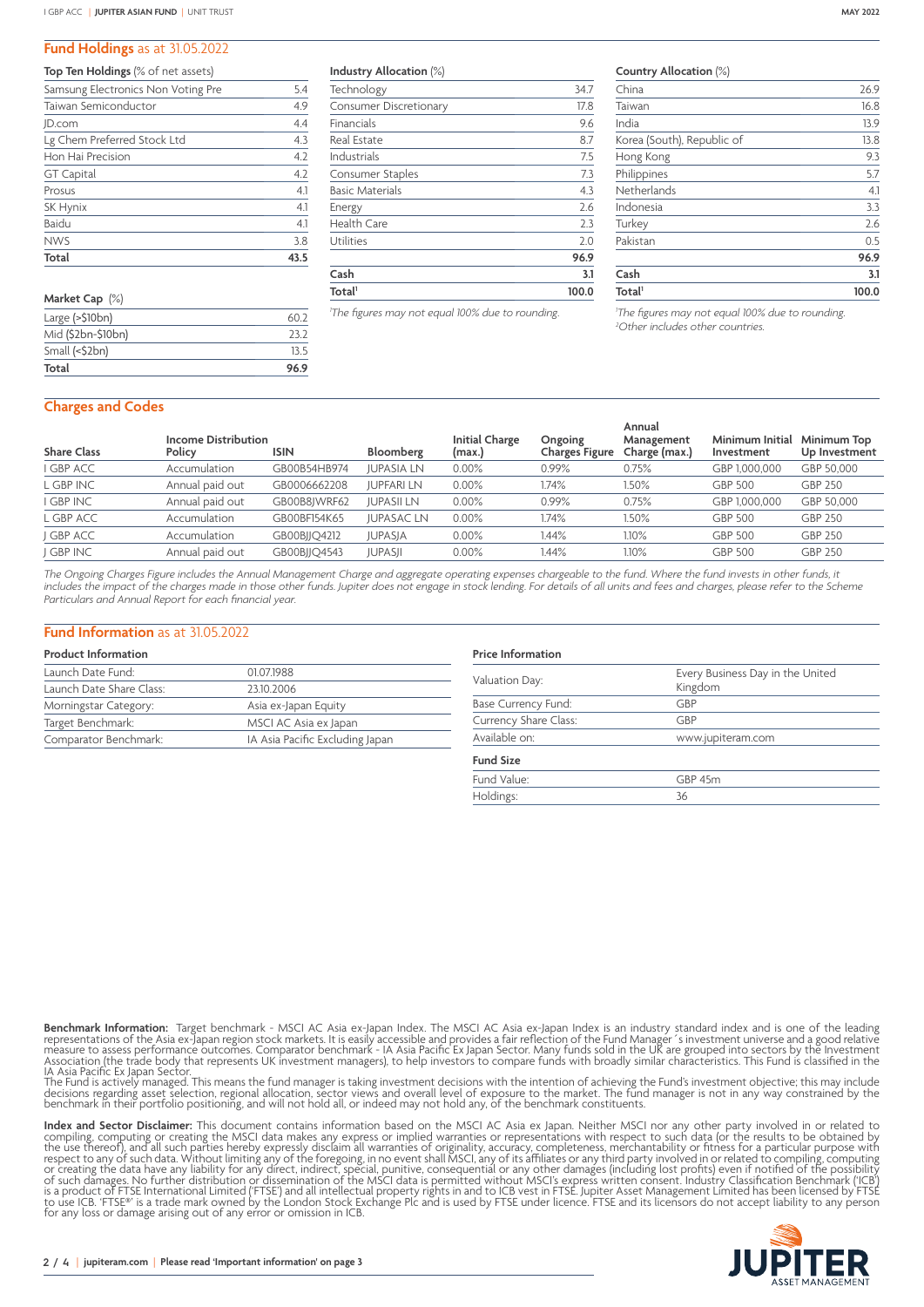**Contact:** Jupiter Unit Trust Managers Limited **Telephone:** 08005614000 **Email:** enquiries@jupiteronline.co.uk **www.jupiteram.com**

**Important information:** We recommend you discuss any investment decisions with a financial adviser, particularly if you are unsure whether an investment is suitable.<br>Jupiter is unable to provide investment advice. Initial